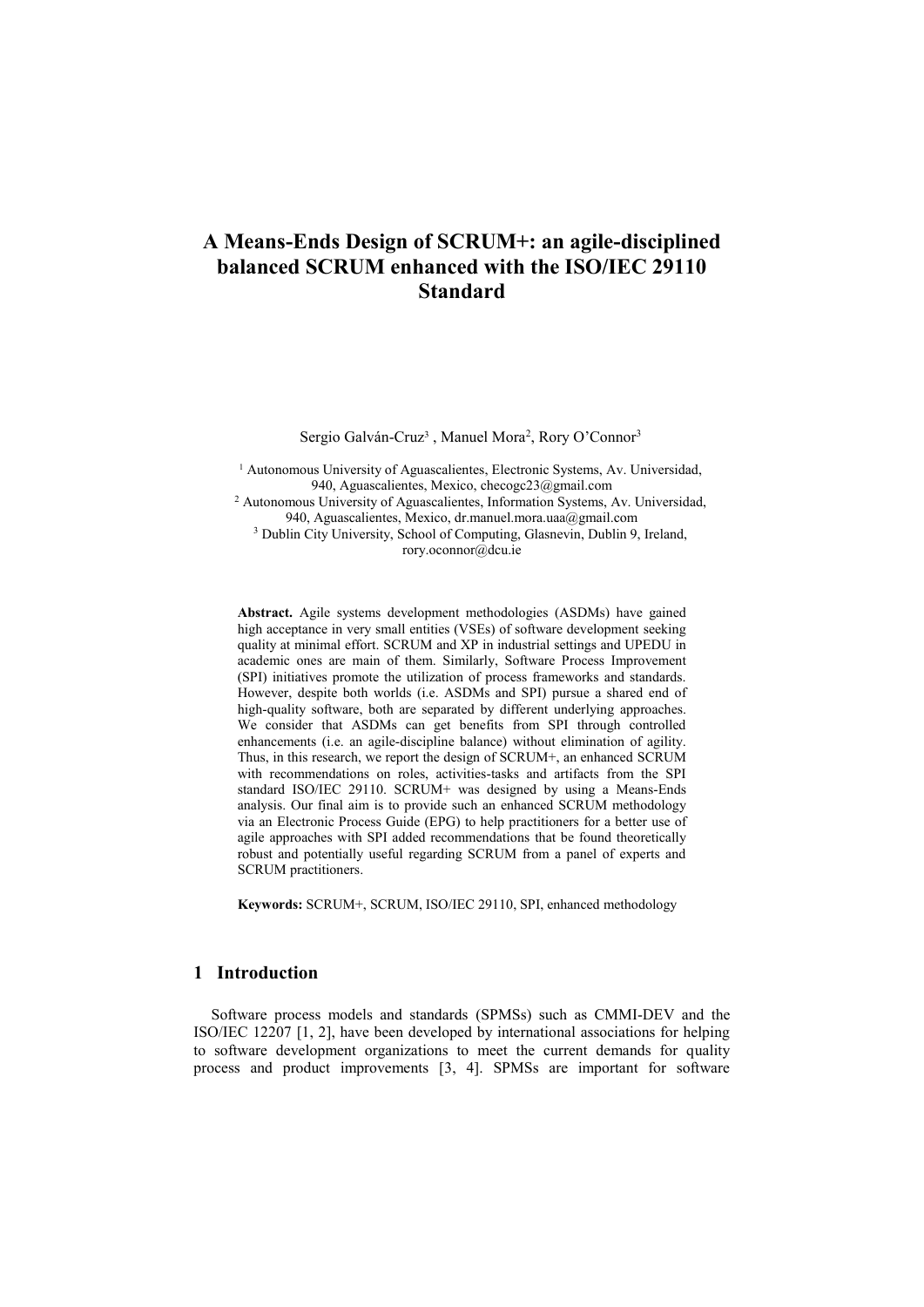development organizations because their correct implementation has generated relevant benefits such as: process cost reduction, critical software failure reduction, quality product increment, team productivity increment, and customer satisfaction increment among others [5, 6]. Such SPMS are core initiatives (i.e. process frameworks besides best practices and tools [7]) into the Software Process Improvement (SPI) approach. According to [7] SPI refers to "*a systematic approach*  to increase the efficiency and effectiveness of a software development organization *and to enhance software products*". However, according to [4] these SPI initiatives "*were not written for small projects, small development organizations, or companies with between 1 and 25 employees, and are consequently difficult to apply in such settings*". Thus, VSEs (whole business or project teams) while represent a high percentage of software business in the world [8], are unserved potential users by such normal software process standards and models [9, 10]. Given this problematic situation, a new ISO/IEC 29110 software process lifecycle standard [11] was elaborated specifically to VSEs.

In this same context of VSEs, it has been also identified the preference for using Agile Software Development Methodologies (ASDMs) such as: SCRUM and XP in industrial settings [12, 13] and UPEDU in academic ones [14]. Furthermore, ASDMs literature claims [12, 13] similar overall benefits achieved for opposite software development methodologies (i.e. rigor-disciplined ones framed on SPI process frameworks) with the additional advantages provided only by the agile approach [15]. Thus, the ASDMs should be successfully used by VSEs. However, while there are evidences of a high rate of utilization of these agile methodologies [12, 13] by VSEs, it has been also reported that there are some contextual prerequisites for a successful utilization [16, 17]. We consider that these contextual prerequisites for successful adoption of ASDMs refers to the adherence to best scholastic practices provided by SPMS as the SPI approach promotes [16, 17]. Thus, the practitioners of ASDMs need to enhance their ASDM with some recommendations from rigor-disciplined development methods instead of using ASDMs directly [18, 19].

In this research, we report the design of SCRUM+: an enhanced SCRUM [20, 21] with some recommendations from the ISO/IEC 29110 standard. This new standard [11] has been released for VSEs but it was designed independently of the ASDM approach. Hence, thus we pursue to present a more robust balanced agility-disciplined SCRUM method aligned to the recommendations from several literatures [18, 19]. In practical perspective, it provides a dual overall benefit: for SCRUM practitioners to count with a more robust disciplined process enhanced with some critical recommendations from the ISO/IEC 29110 standards, and for the ISO/IEC 29110 community to count with a specific adaptation of SCRUM with a greater coverage of the expected practices to be conducted in the ISO/IEC 29110 standard [11, 22] than SCRUM actually covers [20, 21].

The remainder of this paper continues as follows: the research process is reported in the section 2; the theoretical bases on SCRUM, the ISO/IEC 29110 standard, and the Agility-Discipline debate are reported in the section 3; the application of the Means-Ends method for designing SCRUM+ is presented in section 4; finally, limitations, recommendations and conclusions of this research are reported in section 5.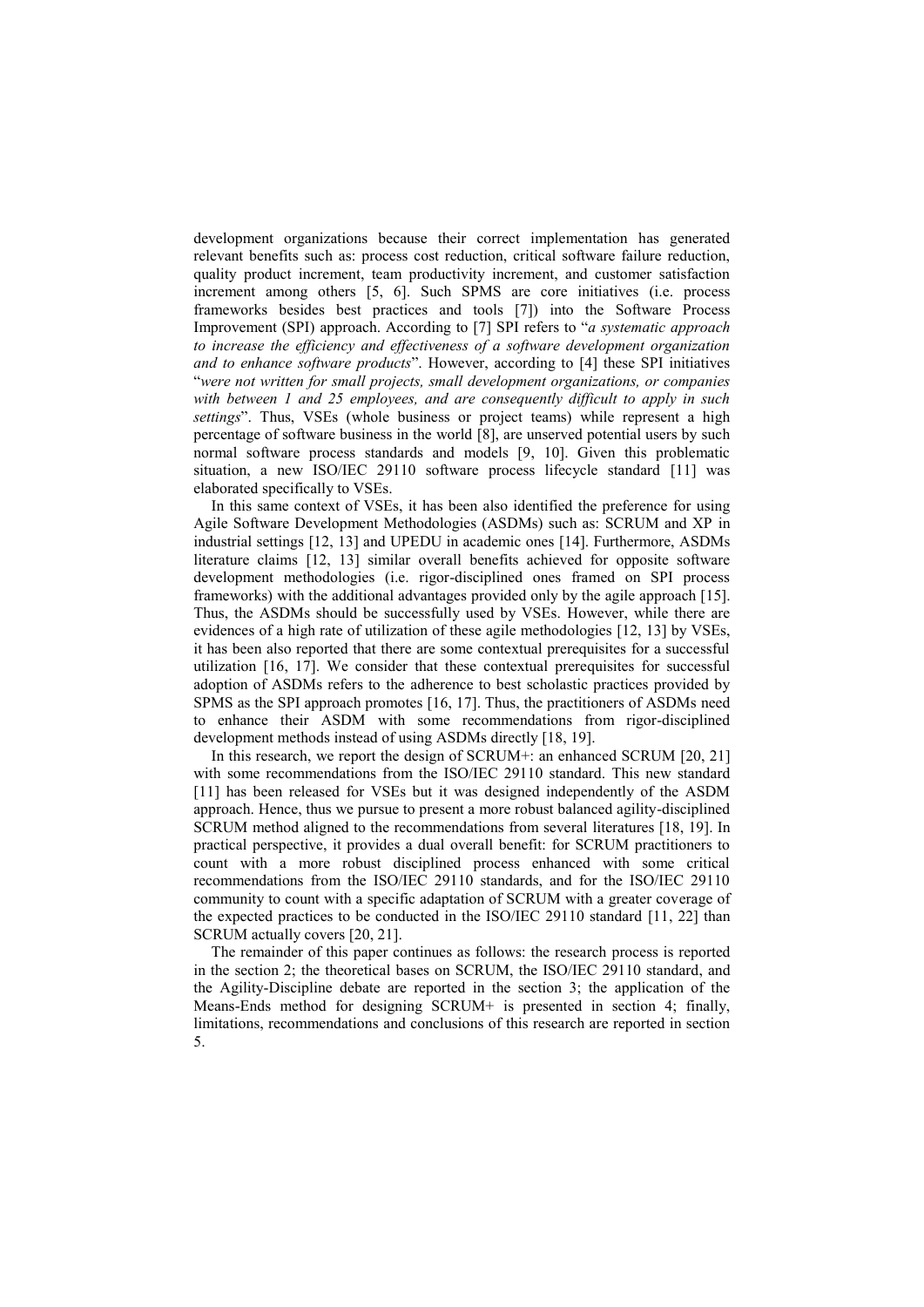# **2 Research Process**

## **2.1 Research Goals and Design Restrictions.**

The main overall research goal is: to design an enhanced and agile-disciplined balanced SCRUM+ methodology based on the original SCRUM methodology and best practices provided by the ISO/IEC 29110 (Entry Profile, Project Management process) [11, 22]. Two specific and critical design restrictions are: 1) SCRUM+ must be still perceived as an agile method by practitioners (i.e. it means that SCRUM+ must not lose its agile essence); and 2) SCRUM+ must reach at least a high coverage level with the ISO/IEC 29110 standard (Entry Profile, Project Management process).

#### **2.2 Research Methods and Materials.**

The Means-Ends analysis technique [23] was initially elaborated in the early Artificial Intelligence research stream in the 50's [24] as a Problem-Solving technique. According to Newell and Simon [25]: "*Problem solving can be viewed, then, as finding one of the few paths that leads from a problem's initial state to its goal state through some space of possible intermediate states*".

In Means-Ends Analysis technique [25] a problem is a situation faced by a person to reach a desired state (named *Goal State*) from an initial departure point (named *Initial State*) and it is not known in advance the set of actions (named *Operators*) and the sequence of application (named *Path*) on objects (named *Operands*) that must be applied. Thus, to find a *Solution* means to find a sequence of *Operators* applied to *Operands* to transform the *Initial State* in the *Goal State*. A *Solution* can be *Optimal* or *Satisfactory*. For many problems, there are not known or practical feasible algorithms (i.e. a predefined set of actions to be followed for transforming an *Initial State* in a *Goal State*) to be applied for reaching to the *Goal State*. In these cases, the concept of Heuristics is applied [24]. Heuristics are recommendations and clues gained through the experience in similar or related problems that are suggested to be applied (i.e. Heuristics on what *Operators* apply on the *Operands* given a current *State* and the expected *Goal State*). This process, according to [23] has two principal features: 1) Reduction of Differences which is preference of problem solvers to use the *Operators* that produce *States* more similar to the *Goal State*; and 2) Sub-Goaling which happens when a problem can be divided in sub-Problems and thus its final *Solution* can be reached when the *Solution* for all of the Sub-Goals is reached under necessity of all Sub-Goals (i.e. connected by AND logical operator) or at least one *Solution* is reached (i.e. connected by OR logical operator). Hence, thus, we consider that the Means-Ends Analysis technique provides a systematic well-tested method that can be applied for the systematic design of SCRUM+.

In this research, we used the following materials: 1) the ISO/IEC 29110 Entry Profile document [22]; 2) the official guides for SCRUM [20, 21]; 3) a SCRUM book [26]; 4) a SCRUM EPG (Electronic Process Guide) [27]; and 5) a coverage analysis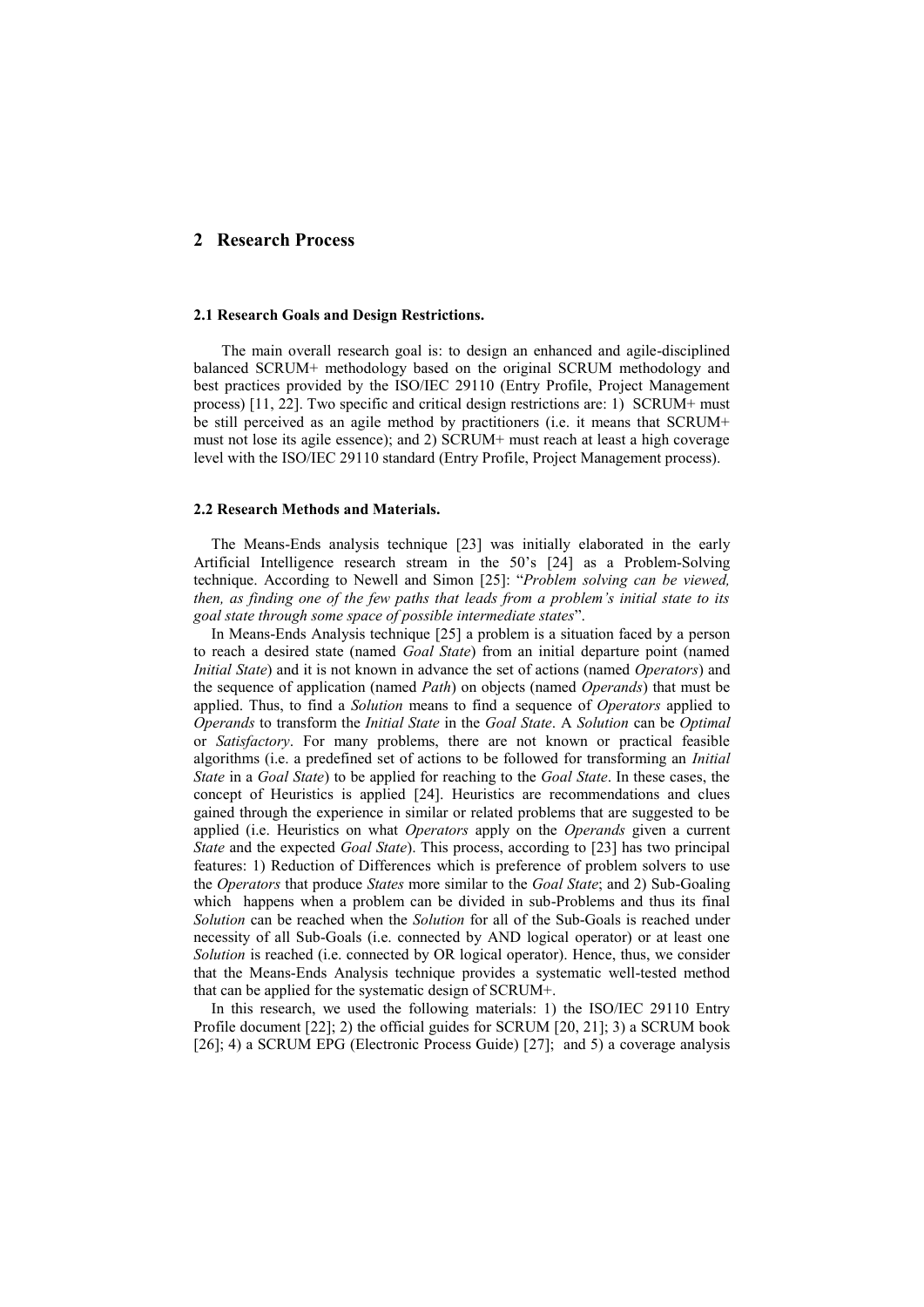of SCRUM regarding the ISO/IEC 29110 Entry Profile Project Management process [28].

# **3 Theoretical Background**

# **3.1 SCRUM Methodology.**

SCRUM has been reported as the most used agile methodology [13]. According to [29] "*SCRUM has a project management emphasis. SCRUM has been applied mainly to software projects, but a number of non-software projects have also been managed with SCRUM---the principles are applicable to any projec*t". Moreover, according to [21] "*SCRUM is a framework for developing and sustaining complex products*". The model of SCRUM was designed for optimize the flexibility, creativity and productivity of well-trained teams.

SCRUM can be structured in three Roles, seven Activities (with 24 tasks) and five Artifacts. The three roles (reported in an IDEF0 diagram [30] as Mechanisms) are: 1) "Product Owner", 2) "Scrum Master", and 3) "Development Team". The "Product Owner" is responsible of the product backlog (its content, availability and ordering). The "Scrum Master" can be considered the SCRUM expert and project leader that will interact with the other roles for leading and guiding them toward the end goal. The "Development Team" "consists of professionals who do the work of delivering a potentially releasable Increment of DONE product at the end of each Sprint" [21].

The seven SCRUM Activities are: 1) "Planning Pre-Game", 2) "Systems Architecture Pre-Game", 3) "Sprint Planning Game", 4) "Daily SCRUM Game", 5) "Sprint Increment Development Game", 6) "Sprint Review Game", and 7) "Sprint Retrospective Game". Some literature [31, 26] adds an explicit final activity of 8) "Project Closure Post-Game". In this research, we have focused on the Project Management (PM) activities (i.e. the Activities 1, 3, 4, 6, 7 and 8). The activities 2 and 5 corresponds to Software Implementation (SwI) process.

The five SCRUM Artifacts are: 1) "User Need List", 2) "Product Backlog" (it includes the "User Stories"), 3) "Sprint Backlog" (it includes the "Sprint Burndown Chart"), 4) "Increment", and 5) "Acceptance Criteria". The specific Artifacts related to Project Management Process are 1, 2, 3, and 5. The 1) "User Need List" is the open list of needs and requirements expressed by the Customer. The 2) "Product Backlog" is "*an ordered list of everything that might be needed in the product and is the single source of requirements for any changes to be made to the product*" [21]. An "User Story" is "*a card that describes an increment of value to the customer. The user story is written for the developer in order to express the increment of value*" [26]. The 3) "Sprint Backlog" is "*the set of Product Backlog items selected for the Sprint, plus a plan for delivering the product Increment and realizing the Sprint Goal*" [21]. This Artifact includes the "Sprint Burndown Chart" which is a chart which "*shows the amount of work remaining across time*" and permits to visualize "*the correlation*  between the amount of work remaining at any point in time and the progress of the *project team(s) in reducing this work*" [32]. The 4) "Increment" is "the sum of all the Product Backlog items completed during a Sprint and the value of the increments of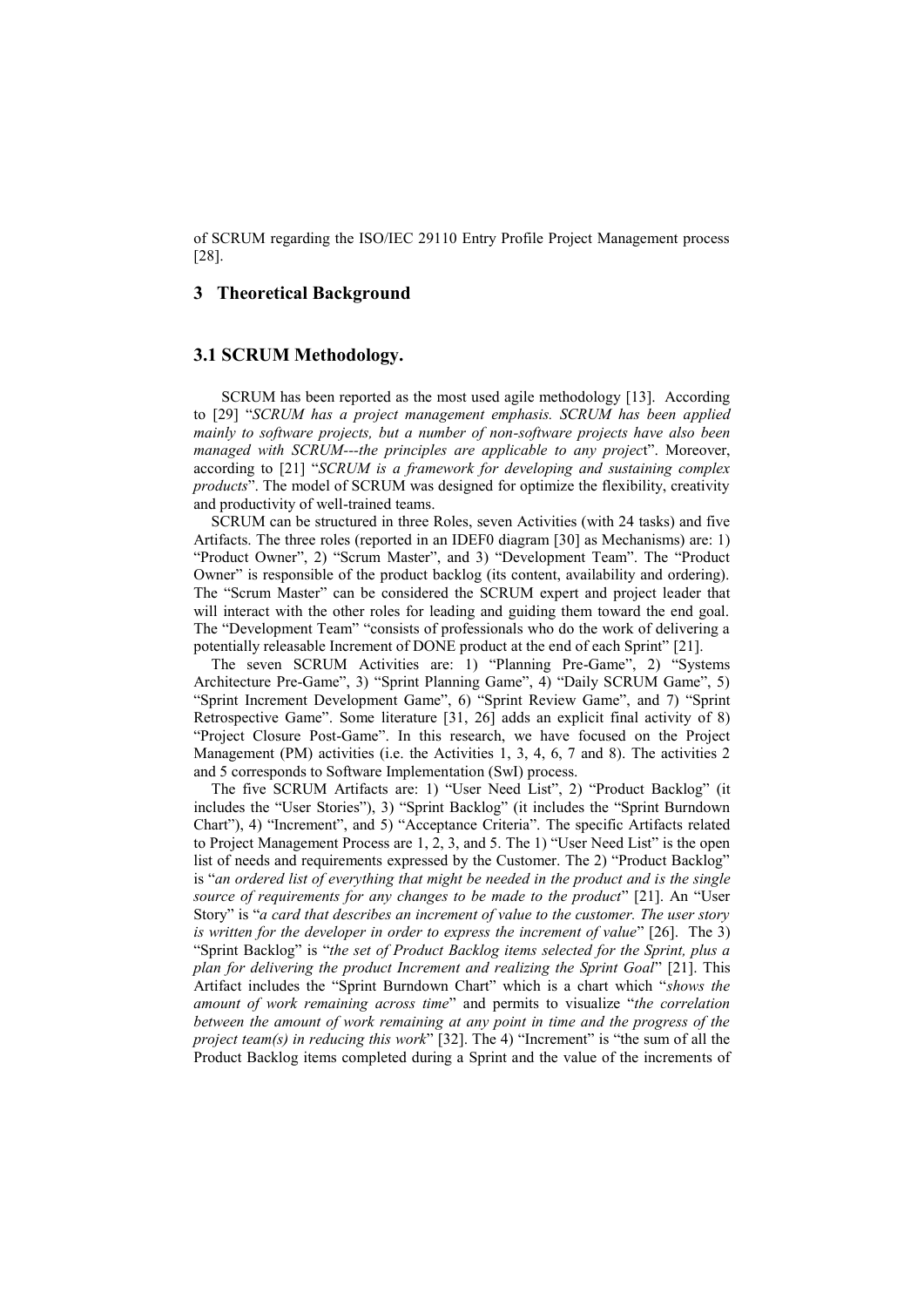all previous Sprints" [21]. The "Acceptance Criteria" is "*essentially a clarification of the story. It gives the developer a set of steps that must be completed before the story can be considered done. The acceptance criteria are created by the product owner with the help of the customer. It sets the expectation of the user story*" [26].

#### **3.2 The ISO/IEC 29110 Standard – Entry Profile**

The ISO/IEC 29110 standard (Entry Profile) [9] provides a lightweight process model developed for organizations classified as very small entities (VSEs employs from 1 to 25 people). According to [31] standard emerged for the needs identified in VSEs on: 1) clear and detailed guidance with templates and examples; 2) a lightweight and easy-to-understand standards; and 3) standards with minimum cost, time, and resources for their implementation. This ISO/IEC 29110 standard has three Roles, two Process Categories, and fourteen Artifacts. The three roles are: "Customer", "Project Manager", and "Work Team". The two Process Categories are: Project Management (PM) and Software Implementation (SI).

**Project Management** aims to establish and carry out the tasks of the software implementation, which will fulfill the objectives of the project according to quality, time and expected costs. PM includes four activities: *Planning, Control, Execution and Closure*. **Software Implementation** aims to systematically analyze, design, construction, integration and testing of software products processed according to specified requirements. SI includes six activities: *Initiation, Analysis, Design, Construction, Tests and Delivery.*

The fourteen Artifacts are: 1) Acceptance Record, 2) Change Request, 3) Meeting Record, 4) Progress Status Record, 5) Project Plan, 6) Project Repository, 7) Requirements Specifications, 8) Software, 9) Software Component, 10) Software Configuration, 11) Software Component Identification, 12) Statement of the Work, 13) Test Cases and Test Procedures, and 14) Test Report. The Activities and Artifacts of interest for this research are the corresponding to PM Process Category. These activities are: *Planning, Control, Execution and Closure*; and these Artifacts are: 1) Acceptance Record, 2) Change Request, 3) Meeting Record, 4) Progress Status Record, 5) Project Plan, 6) Project Repository, 10) Software Configuration, and 12) Statement of the Work.

## **3.3 The Agility-Discipline Debate**

According to several relevant literatures [16, 17], the direct application of ASDMs does not guarantee the proffered benefits of agility Project Management. Furthermore, from a disciplined Project Management approach [18, 19] there had been logical arguments on the need to robust the agile methods with some disciplinedoriented best practices. A summary of recommendations for having a balanced agility-disciplined Project Management approach (called also *ambidextrous* approach [34]) is as follows: 1) risks are not managed explicitly in agile methods; 2) a particular organizational culture is required for agile methods while that disciplined is less contingent to this factor; 3) agile methods can be considered chaotic by excessive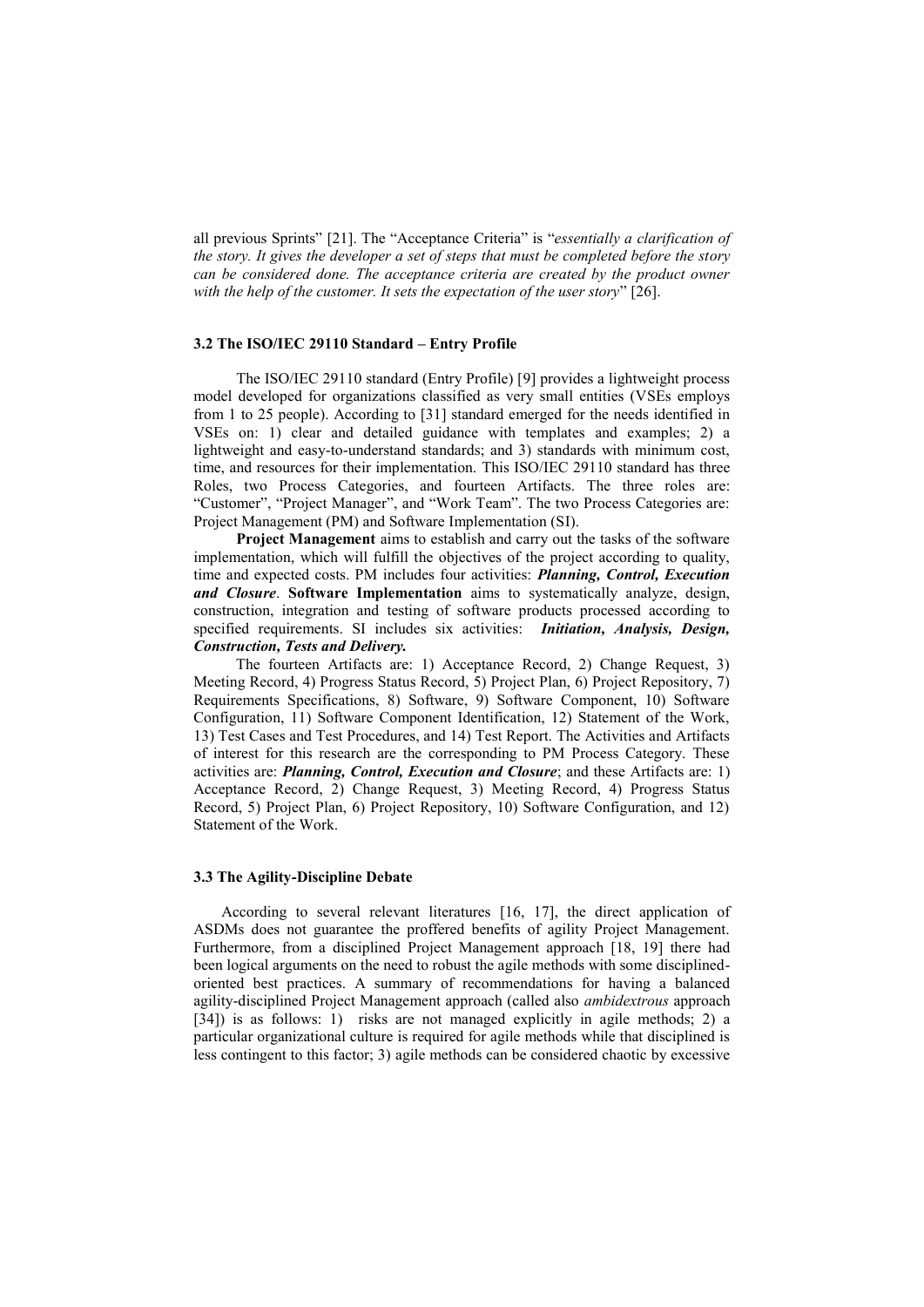flexibility and customization for teams trained in disciplined methods; 4) control and monitoring of project must be still exercised; 5) agile methods are more focused on small teams and small project (that can be large by evolution but not for an initial planned scope as a large project) and thus their scale up suffer of drawbacks; 6) new current software projects are more complex than past ones so both approaches (disciplined and agile one) are required. Thus, a call for elaborating balanced agilitydisciplined Project Management methodologies is currently reported in the literature.

## **4. A Means-Ends Design of SCRUM+**

#### **4.1 The SCRUM Initial Status as the Core Input for the Means-Ends Analysis**

To design SCRUM+ as a balanced agility-disciplined enhanced SCRUM methodology, we start from the results reported in [28] regarding a thoroughly analysis of the coverage of SCRUM, XP and UPEDU Project Management processes regarding the ISO/IEC 29110 (Entry Profile, Project Management process). According to [35] SCRUM, XP and UPEDU had respectively an overall coverage of moderate (79%), low (51%) and high level (93%) respectively. Hence, while the obvious selection of reporting UPEDU as a ready-to-use balanced agility-disciplined methodology and highly in congruence with the ISO/IEC 29110 Entry Profile concerning to the Project Management process, UPEDU is not a well-known agile methodology in industrial settings and it supports an agile approach based on a simplified rigor and discipline from its derivation from RUP (i.e. a strong disciplined development methodology). In the opposite case, to try to enhance XP which has a low compliance level implies the addition of many missed issues, and thus, the enhanced XP can be perceived theoretically far away of the agile approach by practitioners. Thus, in this research it has been selected SCRUM that reached a moderate level (79%) and its enhancement toward next level (i.e. high) can produce a less conceptual disruption perception than the change required in XP from low to high coverage level (i.e. a suitable balanced agility-disciplined methodology).

### **4.2 Application of the Means-Ends Analysis Technique for Designing SCRUM+.**

We propose six heuristic strategies to perform systematically transformations from SCRUM to SCRUM+. These six heuristic strategies are considering the design limits reported. The strategies 1 to 3 tried to eliminate only the items (i.e. a Role, an Activity, or an Artifact) that are evaluated in overall as NULL level, and the strategies 4 to 6 tried to eliminate both the overall of NULL and LOW levels regarding their compliance level with the ISO/IEC 29110 Entry Profile. These items (i.e. a Role, an Activity, or an Artifact) are not mentioned or are weakly reported in SCRUM regarding the ISO/IEC 29110 Entry Profile. The items were analyzed on the three components (Roles, Activities and Artifacts).

For example, the Strategy 1 was based on doing soft (minimal) changes from SCRUM to SCRUM+ by moving the NULL  $(*+)$  and LOW  $(\odot)$  status found in individual feature (i.e. cells) of each item (i.e. a specific Role, Activity or Artifact) whose status level is NULL  $(*+)$ . Thus, NULL  $(*+)$  to LOW  $(\odot)$  and from LOW  $(\odot)$  to MODERATE  $(\bullet)$  are the changes to be applied. The other two status level of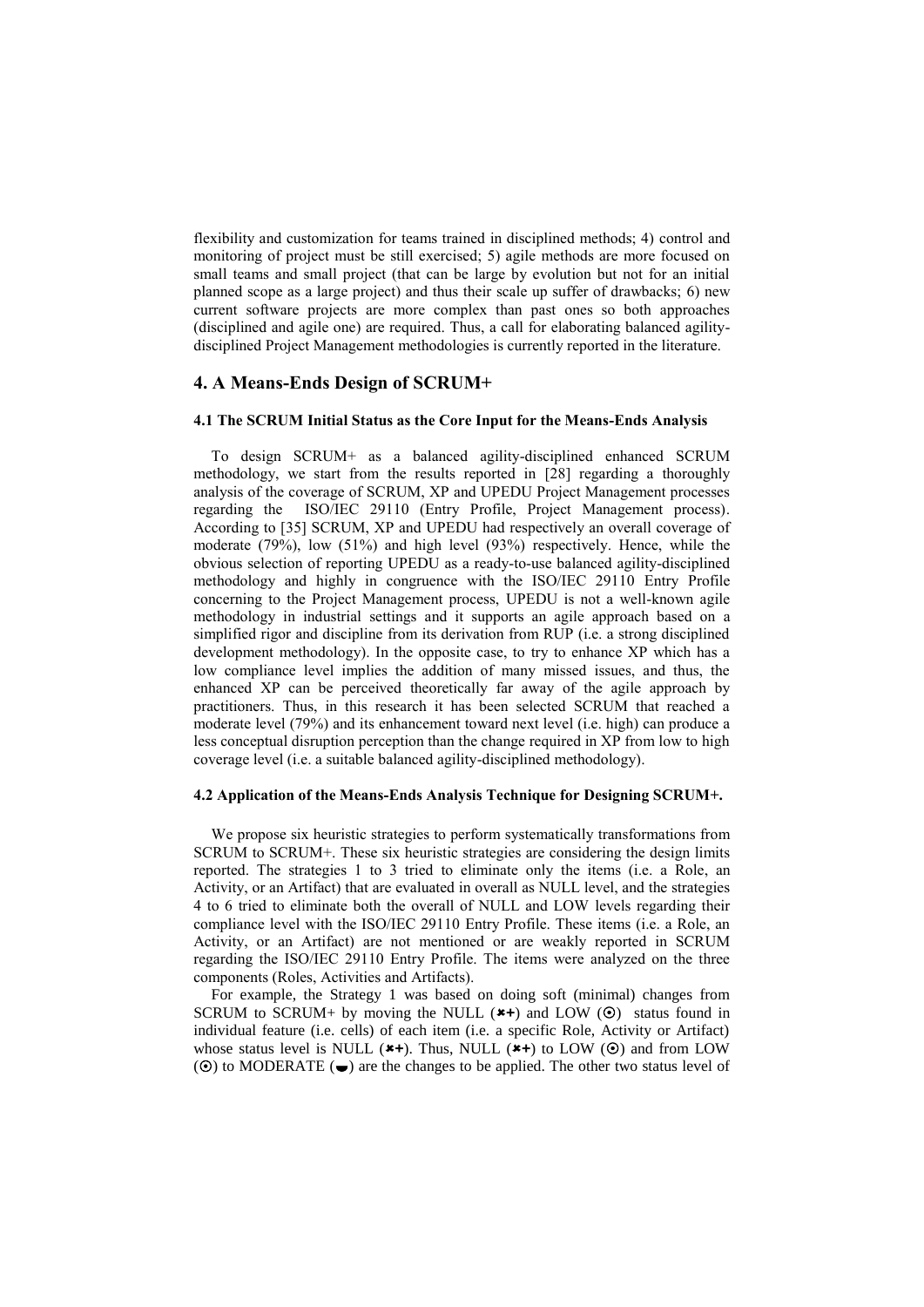MODERATE  $(\bullet)$  and HIGH  $(\bullet)$  found in the cells were kept in the same status level. These changes were soft (minimal), and it pursued a soft evolution from the SCRUM to SCRUM+ with the minimum change as possible for every specific item in the three components (Roles, Activities and Artifacts). The Strategies 4, 5 and 6 were almost the same of 1, 2 and 3 ones respectively, with the unique difference that the changes done in strategies 1, 2 and 3 were applied only on the items (i.e. a specific Role, Activity or Artifact) whose status level is NULL ( $\star$ +), while that in the strategies 4, 5 and 6 the changes are applied on items whose status level is NULL (**+**) and LOW  $(\odot)$ .

All these qualitative assessments were finally mapped to a numerical scale from 0 to 3, and their average value multiplied by their correspond weight assigned to the specific Role, Activity-Task or Artifact. Thus, the final scores can be from 0 to 100 points. The Table 1 reports the final levels reached by each strategy. The value of 100 points for the strategy 6, for instance, implies to add to the original SCRUM all identified missing attributes for Roles, Activities-Tasks and Artifacts from the ISO/IEC 29110 standard, but it naturally will produce a loss of the agile essence of SCRUM. Thus, the selected strategy to produce SCRUM+ faces a trade-off situation between getting an improved methodology and keeping its agility status.

**Table 1.** Results of the Six Means-Ends Strategies

|                   | <b>Strategy 1</b> | <b>Strategy 2</b> | <b>Strategy 3</b> |    | Strategy 4 Strategy 5 Strategy 6 |     |
|-------------------|-------------------|-------------------|-------------------|----|----------------------------------|-----|
| <b>Roles</b>      | 78                | 89                | 100               | 78 | 89                               | 100 |
| <b>Activities</b> | 93                |                   | 100               | 93 | 97                               | 100 |
| <b>Artifacts</b>  |                   | 80                | 80                | 83 | 90                               | 100 |
| <b>Total</b>      |                   | 89                | 93                | 85 | 92                               | 100 |

#### **3.3 Solution: Selected Means-Ends Strategy**

In order to select the final solution we defined three criteria: 1) the solution must have an overall level that it is between 80 and 89 points (i.e. a high coverage level); 2) the solution must have the minimal overall Euclidean Distance M3, which measures the distance to the origin (0,0) from a Solution Strategy mapped in a 2D plane of M1xM2, where the point (M1,M2) corresponds to M1 and M2 as the Euclidian Distance between the Solution Strategy, and the SCRUM solution and the ISO/IEC solution respectively; and 3) the Solution Strategy must have a Face Validity approbation though the visualization of the 3D-scatter graph (see Fig. 1). The Face Validity test means that the sphere of the solution in the 3D-scatter graph be perceived as suitable for being not so far to both SCRUM and ISO/IEC 29110, and thus very near to the theoretically IDEAL solution elaborated.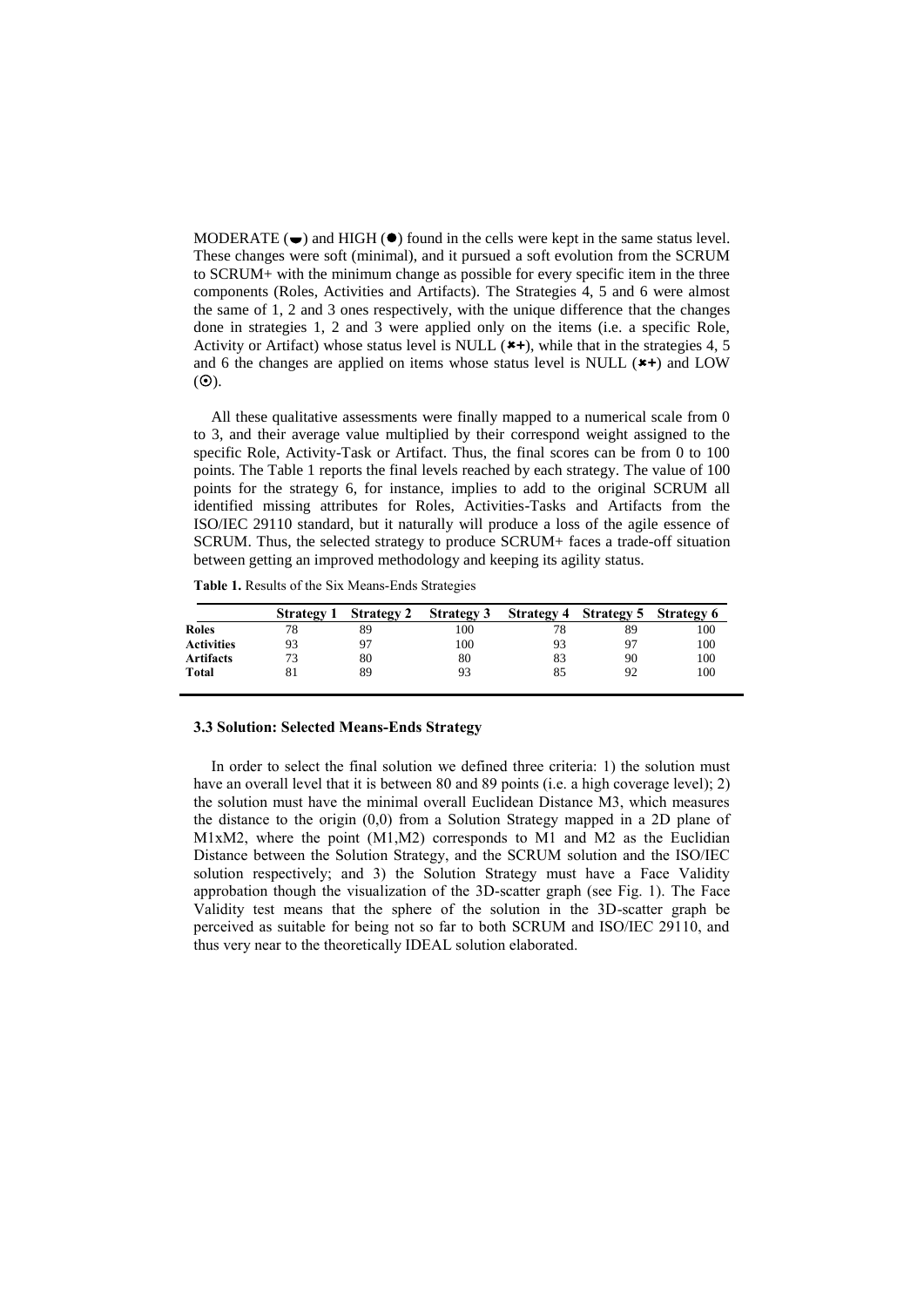

**Fig. 1.** Face Validity Test of Strategies with a 3D-scatter Graph.

By space limitations, we do not report the specific metrics calculated for the three criteria. However, in the Table 2 is reported the summarization of the results. Thus, we found the Strategy 2 as the unique solution that fitted the three criteria.

**Table 2.** Final Results from the Three Criteria

|                    |    |    | Strategy Strategy Strategy Strategy Strategy Strategy |    |  |
|--------------------|----|----|-------------------------------------------------------|----|--|
|                    |    |    |                                                       |    |  |
| <b>Criterion 1</b> | ЭK | ОK | ЭK                                                    |    |  |
| <b>Criterion 2</b> |    | ОK |                                                       | OК |  |
| <b>Criterion 3</b> |    | ЭK |                                                       | ЭK |  |
|                    |    |    |                                                       |    |  |

Again, by space limitations, we do not report the whole transformations executed on SCRUM on Roles, Activities-Tasks and Artifacts, but in the Table 3, we illustrate representative examples of enhancements taken from the ISO/IEC 29110 Entry Profile.

|               |  |  |  | Table 3. Example of the differences between SCRUM y SCRUM+ Roles, Activities-Tasks |  |
|---------------|--|--|--|------------------------------------------------------------------------------------|--|
| and Artifacts |  |  |  |                                                                                    |  |

| <b>SCRUM</b>                  | SCRUM+                                                                          |
|-------------------------------|---------------------------------------------------------------------------------|
|                               | <b>Roles (Product Owner)</b>                                                    |
| Represents Customer's         | <b>Represents Customer's interests ---</b> Accomplish a mandatory               |
| interests                     | formalized project start and closure.                                           |
| Authorize and review          | Authorize and review project outcomes                                           |
| project outcomes              | --- Verify that the main interests of the customer needs be specified in        |
|                               | the project start and closure in formalized way.                                |
| Accept or reject final        | Accept or reject final product                                                  |
| product                       | --- Accomplish mandatory signed closure document.                               |
|                               | <b>Activities-Tasks (Sprint Review)</b>                                         |
|                               | <b>Review of Increment</b>                                                      |
|                               | --- It is important to ensure the project closure with a document as a          |
|                               | contract. In this case, it is very important to write the evidence of the       |
|                               | present increment.                                                              |
|                               | --- It is very important to update the repository because it can be             |
|                               | consulted in the future for auditing purposes. In this case, the last increment |
| <b>Review of Increment</b>    | should be considered.                                                           |
| <b>Review of Project Plan</b> | <b>Review of Project Plan</b>                                                   |
|                               | --- It is important ensure the closure project with a document as a             |
|                               | contract. In this case, is very important to write the evidence according with  |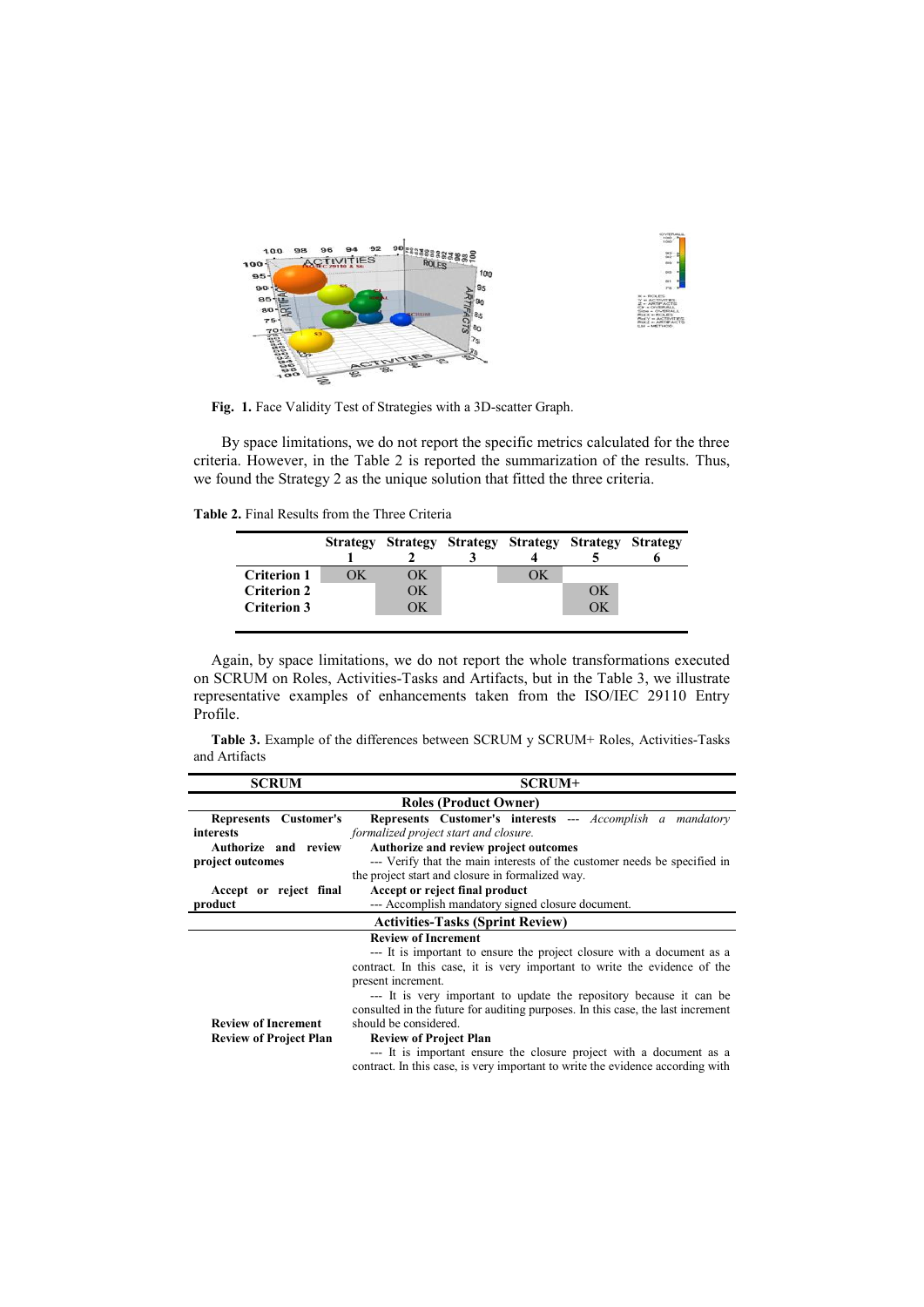the projections to be done in the initial project plan.

|                               | --- It is very important to update the repository because it can be            |
|-------------------------------|--------------------------------------------------------------------------------|
|                               | consulted in the future for auditing purposes. In this case, the project plan  |
|                               | should be considered.                                                          |
| <b>Update Product Backlog</b> | <b>Update Product Backlog</b>                                                  |
|                               | --- It is important to ensure the project closure with a document as a         |
|                               | contract. In this case, is very important to write the evidence according with |
|                               | the projections to be done.                                                    |
|                               | --- It is very important to update the repository because it can be            |
|                               | consulted in the future for auditing purposes. In this case, the product       |
|                               | backlog should be considered.                                                  |
|                               |                                                                                |
|                               |                                                                                |
|                               | <b>Artifacts (Increment)</b>                                                   |
| Set of User Stories           | Set of User Stories implemented (DONE) in the last Sprint.                     |
| implemented (DONE) in         | ---Determine how much was the cost of possible changes on the user             |
| the last Sprint.              | stories done. Check against the initial plan.                                  |
| Value<br>provided<br>to       | Value provided to previous Increments from previous Sprints.                   |
| previous Increments from      | ---Determine the cost of possible changes on the previous increment            |
| previous Sprints.             | from the previous sprint.                                                      |
| Review of potential           | Review of potential adjustments to the Sprint Backlog                          |
| adjustments to the Sprint     | ---Determine how much was the cost of possible changes on the Sprint           |
| <b>Backlog</b>                | Backlog done. Check against the initial plan.                                  |

# **5. Conclusions**

This research was pursued with the objective to design systematically an enhanced balanced agility-disciplined SCRUM methodology from the original SCRUM and the ISO/IEC 29110 Entry Profile. Motivation is based on the recurrent literature on the need to strengthen the agile methods (in particular, the Project Management processes) with a balanced approach. A Mean-Ends Analysis technique was used for systematically produce six solutions. Three criteria were fixed for selecting the best one from these six solutions. A final solution SCRUM+ with an overall coverage of 89% was reached as a Means-Ends transformation from the original SCRUM with a 79% level of coverage.

We consider that as any conceptual research, limitations on the reproducibility and internal and external validity of these results can be reported. On reproducibility of results while we use the most original source materials the variability of expertise and self-interpretations of the designers can introduce variations. On internal validity, we consider that the utilization of different source material can introduce variations. On external validity, we conducted an initial conceptual validation from a panel of experts (which is not reported here by space limitations) with suitable initial results but a more robust empirical validation with SCRUM practitioners is planned for next step of this research. As main recommendations, we can report: 1) to conduct the empirical validation with SCRUM practitioners through a survey study; 2) to conduct experiments to compare the utilization of SCRUM vs SCRUM+; 3) to elaborate an Electronic Process Guide of SCRUM+ and promote their utilization in a VSE to study empirically via a Case Study their impacts and limitations.

Finally, we can conclude that balanced agility-disciplined Project Management methodologies are required and that the Means-Ends Analysis technique provides a robust method for systematically produce potential solutions such as SCRUM+ which was transformed from the original SCRUM.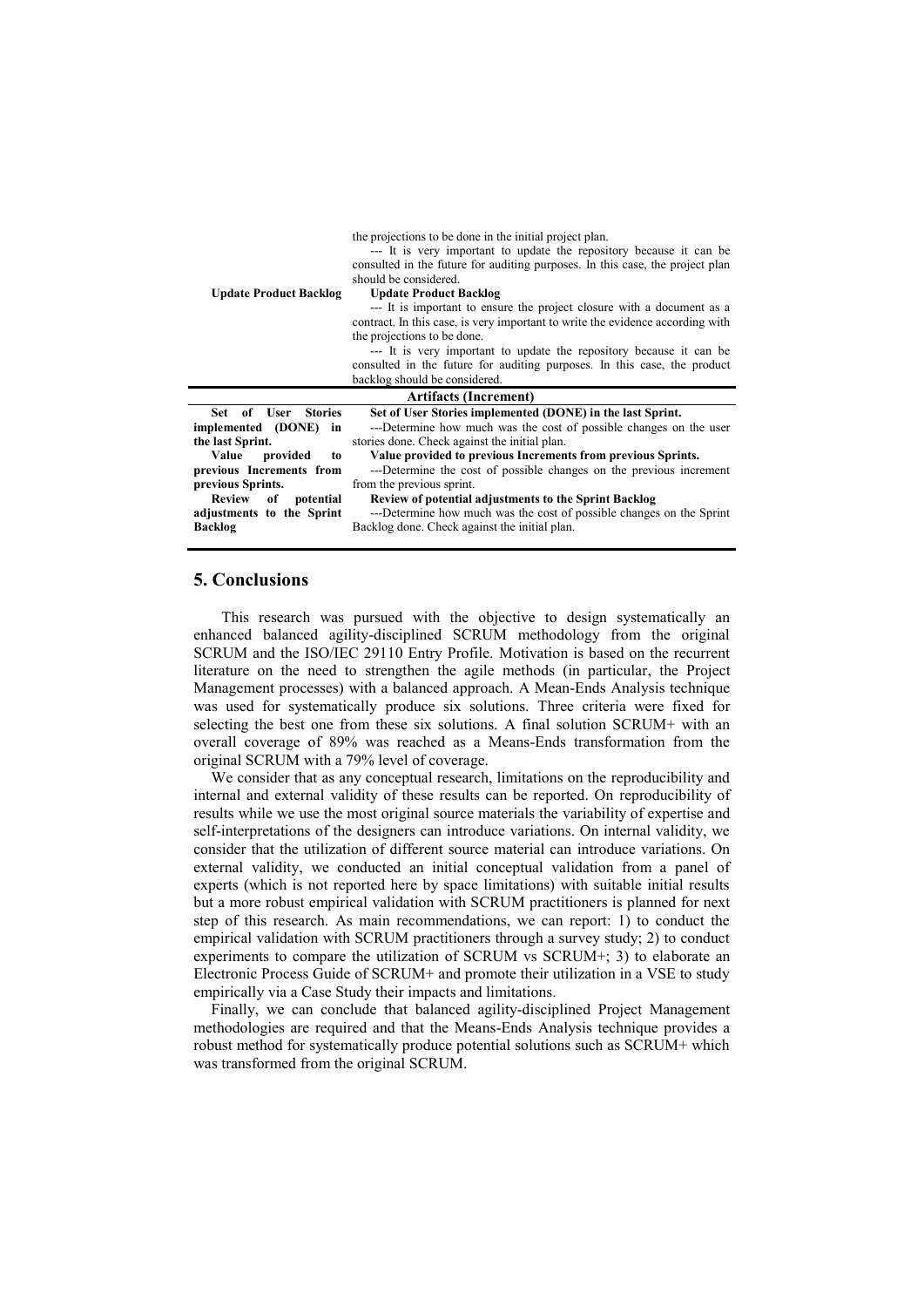# **References**

- 1. SEI. 2010. CMMI for Development, Version 1.3. Technical Report CMU/SEI-2010-TR-033. Software Engineering Institute (SEI): Pittsburgh, PA.
- 2. ISO/IEC. ISO/IEC 12207:2008, Systems and Software Engineering Software Life Cycle Processes, 2008, ISO organization, Geneva, Switzerland.
- 3. Succi, G., Valerio, A., Vernazza, T., Succi, G.: Compatibility, standards, and software production, vol. 6, no. 4, pp. 140-146. Standard View (1998)
- 4. Laporte, C., Alexandre, S., O'Connor, R.: A Software Engineering Lifecycle Standard for very Small Enterprises, pp. 129--141. Springer-Verlag Berlin Heidelberg (2008)
- 5. SEI: CMMI for development, version 1.2: CMMI-DEV, V1.2. Software engineering institute. CMU/SEI-2006-TR-008, ESC-TR-2006-008. Retrieved from www.sei.cmu.edu (2006)
- 6. Clarke, P., O'Connor, R.: The situational factors that affect the software development process: Towards a comprehensive reference framework, vol. 54, no. 5, pp. 433--447. Information and Software Technology (2012)
- 7. Unterkalmsteiner, M., Gorschek, T., Islam, A. M., Cheng, C. K., Permadi, R. B., Feldt, R.: Evaluation and measurement of software process improvement—a systematic literature review. IEEE Transactions on Software Engineering, vol. 38, no. 2, pp. 398--424. IEEE (2012)
- 8. Organization for Economic Co-Operation and Development (OECD).: SME and Entrepreneurship. (Outlook ed.) (2005).
- 9. O'Connor, R., Laporte, C.: Towards the Provision of Assistance for Very Small Entities in Deploying Software Lifecycle Standards. In: Proceedings of the 11th International Conference on Product Focused Software Development and Process Improvement (2010).
- 10.O'Connor, R. V., Laporte, C. Y.: Software Project Management with ISO/IEC 29110. Proceedings of the 19th European Conference on Systems, Software and Services Process Improvement (EuroSPI 2012), vol. 301. Springer-Verlag (2012)
- 11.ISO.: Software Engineering-Lifecycle profiles for Very Small Entities (VSEs)-. ISO/IEC TR 29110-5-1-1. ISO, Geneva, Switzerland (2012)
- 12.Dybå, T., Dingsøyr, T.: Empirical studies of agile software development: A systematic review. Information and software technology, vol. 50, no. 9, pp. 833--859 (2008)
- 13.West, D., Grant, T., Gerush, M., D'silva, D.: Agile development: Mainstream adoption has changed agility, vol. 2, no. 1, pp. 41. Forrester Research (2010).
- 14.Robillard, P. N., Kruchten, P., d'Astous, P. Yoopeedoo (UPEDU).: A process for teaching software process. In: Proceedings of the 14th Conference on Software Engineering Education and Training, pp. 18--26. IEEE (2001)
- 15.Sidky, A., Arthur, J., Bohner, S.: A disciplined approach to adopting agile practices: the agile adoption framework. Innovations in systems and software engineering, vol. 3, no. 3, pp. 203--216 (2007)
- 16.Misra, S. C., Kumar, V., Kumar, U.: Identifying some important success factors in adopting agile software development practices. In: Journal of Systems and Software, vol. 82, no. 11, pp.1869-1890 (2009)
- 17.Chow, T., Cao, D. B.: A survey study of critical success factors in agile software projects. In: Journal of systems and software, vol. 81, no. 6, pp. 961-971 (2008)
- 18.Boehm, B.: Get ready for agile methods, with care. In: Computer, vol. 35, no. 1, pp. 64--69 (2002)
- 19.Boehm, B., Turner, R.: Using risk to balance agile and plan-driven methods. In: Computer, vol. 36, no. 6, pp. 57--66 (2003)
- 20.Schwaber, K.: Scrum development process. In: Business Object Design and Implementation, pp. 117--134. Springer London (1997)